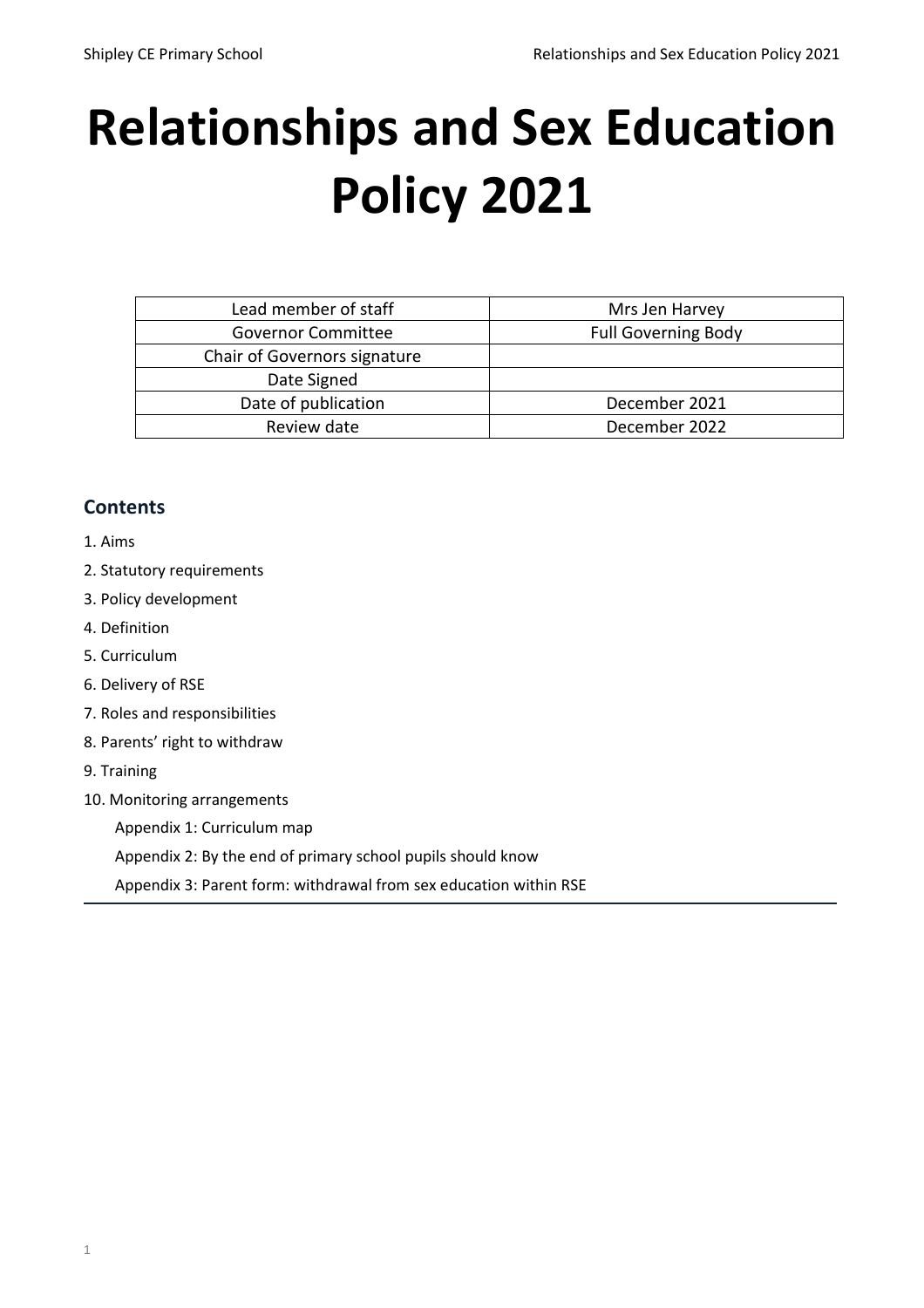# 1. Aims

The aims of relationships and sex education (RSE) at our school are to:

- Provide a framework in which sensitive discussions can take place
- Prepare pupils for puberty, and give them an understanding of sexual development and the importance of health and hygiene
- Help pupils develop feelings of self-respect, confidence and empathy
- Create a positive culture around issues of sexuality and relationships
- Teach pupils the correct vocabulary to describe themselves and their bodies

Shipley CE Primary School is committed to the teaching of Relationships and Sex Education. It will be taught as part of our PSHE and Science curriculum and as part of our spiritual teaching through our 'Values for Life' programme. As a Christian community we discuss the importance of moral and emotional development as well as the physical growth and changes the children will experience. We value the importance of marriage for family life, stable and loving relationships, respect, love and care. Relationships and Sex Education is an open forum for pupils to discuss a range of physical and emotional issues in a frank, open and honest way. Well-being and emotional health is promoted throughout.

#### <span id="page-1-0"></span>**2. Statutory requirements**

As a maintained primary school we must provide relationships education to all pupils as per section 34 of the [Children and Social work act 2017.](http://www.legislation.gov.uk/ukpga/2017/16/section/34/enacted)

However, we are not required to provide sex education but we do need to teach the elements of sex education contained in the science curriculum.

In teaching RSE, we must have regard to [guidance](https://www.gov.uk/government/consultations/relationships-and-sex-education-and-health-education) issued by the secretary of state as outlined in section 403 of the [Education Act 1996.](http://www.legislation.gov.uk/ukpga/1996/56/contents)

# <span id="page-1-1"></span>**3. Policy development**

This policy has been developed in consultation with staff, pupils and parents. The consultation and policy development process involved the following steps:

- 1. Review senior leaders pulled together all relevant information including relevant national and local guidance
- 2. Staff consultation all school staff were given the opportunity to look at the policy and make recommendations
- 3. Parent/stakeholder consultation a working party of governors and parents were invited to comment about the policy
- 4. Pupil consultation we investigated what exactly pupils want from their RSE
- 5. Ratification once amendments were made, the policy was shared with governors and ratified

# <span id="page-1-2"></span>**4. Definition**

RSE is about the emotional, social and cultural development of pupils, and involves learning about relationships, sexual health, sexuality, healthy lifestyles, diversity and personal identity.

RSE involves a combination of sharing information, and exploring issues and values.

RSE is not about the promotion of sexual activity.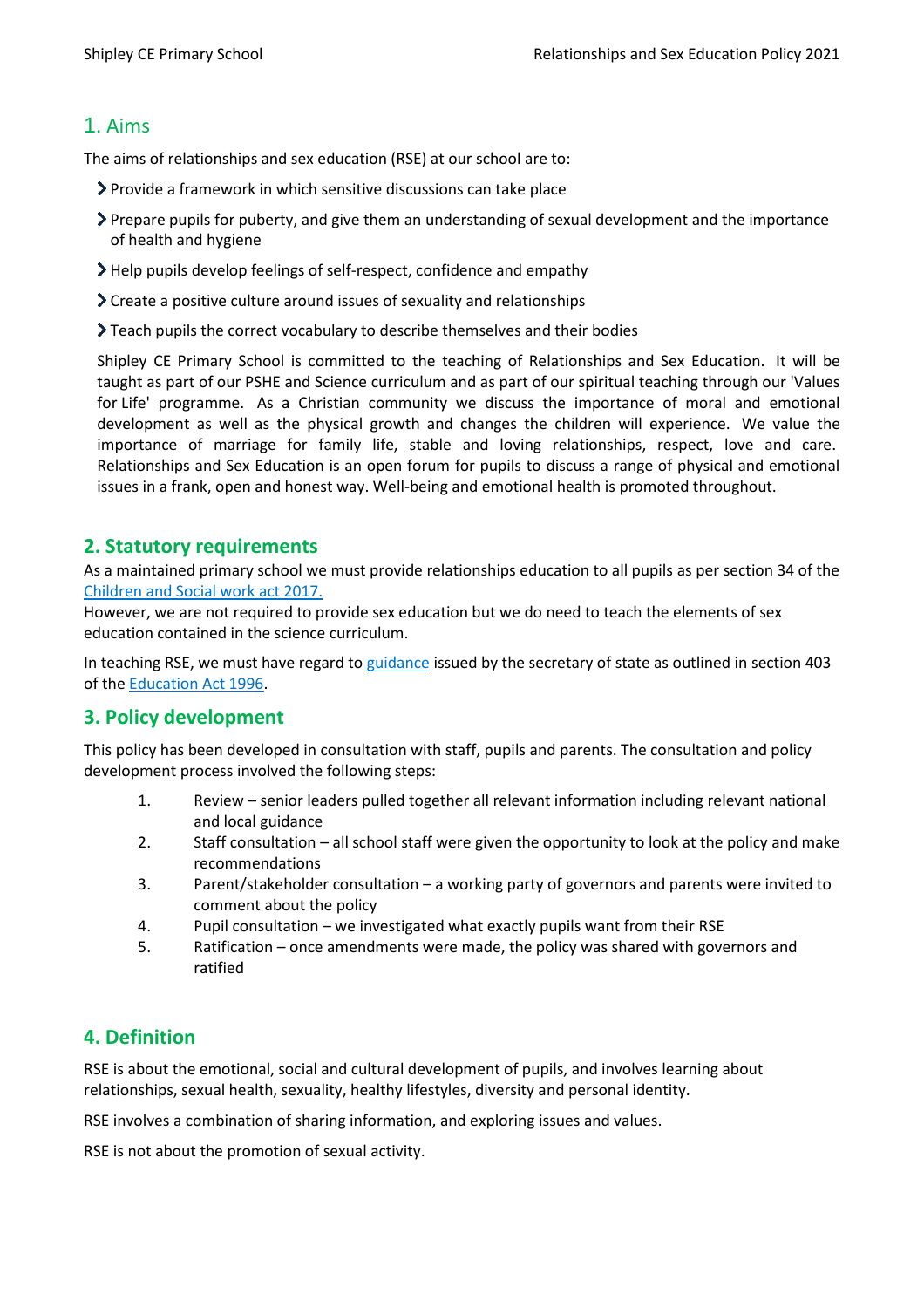# <span id="page-2-0"></span>**5. Curriculum**

Our curriculum is set out as per Appendix 1 but we may need to adapt it as and when necessary.

We have developed the curriculum in consultation with parents, pupils and staff, taking into account the age, needs and feelings of pupils. If pupils ask questions outside the scope of this policy, teachers will respond in an appropriate manner so pupils are fully informed and don't seek inaccurate answers online.

Primary sex education will focus on:

- Preparing boys and girls for the changes that adolescence brings
- $\blacktriangleright$  How a baby is conceived

For more information about our curriculum, see our curriculum map in Appendix 1.

#### <span id="page-2-1"></span>**6. Delivery of RSE**

RSE is taught within the personal, social, health and economic (PSHE) education curriculum. Biological aspects of RSE are taught within the science curriculum, and other aspects are included in religious education (RE). Year 5 and 6 pupils also receive stand-alone sex education sessions, following the National Curriculum science objectives

Relationships education focuses on teaching the fundamental building blocks and characteristics of positive relationships including:

- Families and people who care for me
- > Caring friendships
- Respectful relationships
- > Online relationships
- > Being safe

For more information about our RSE curriculum, see Appendices 1 and 2.

These areas of learning are taught within the context of family life taking care to ensure that there is no stigmatisation of children based on their home circumstances (families can include single parent families, LGBT parents, families headed by grandparents, adoptive parents, foster parents/carers amongst other structures) along with reflecting sensitively that some children may have a different structure of support around them (for example: looked after children or young carers).

# <span id="page-2-2"></span>**7. Roles and responsibilities**

#### **7.1 The governing body**

The governing body will approve the RSE policy, and hold the Headteacher to account for its implementation.

#### **7.2 The Headteacher**

The Headteacher is responsible for ensuring that RSE is taught consistently across the school, and for managing requests to withdraw pupils from non-science components of RSE (see section 8).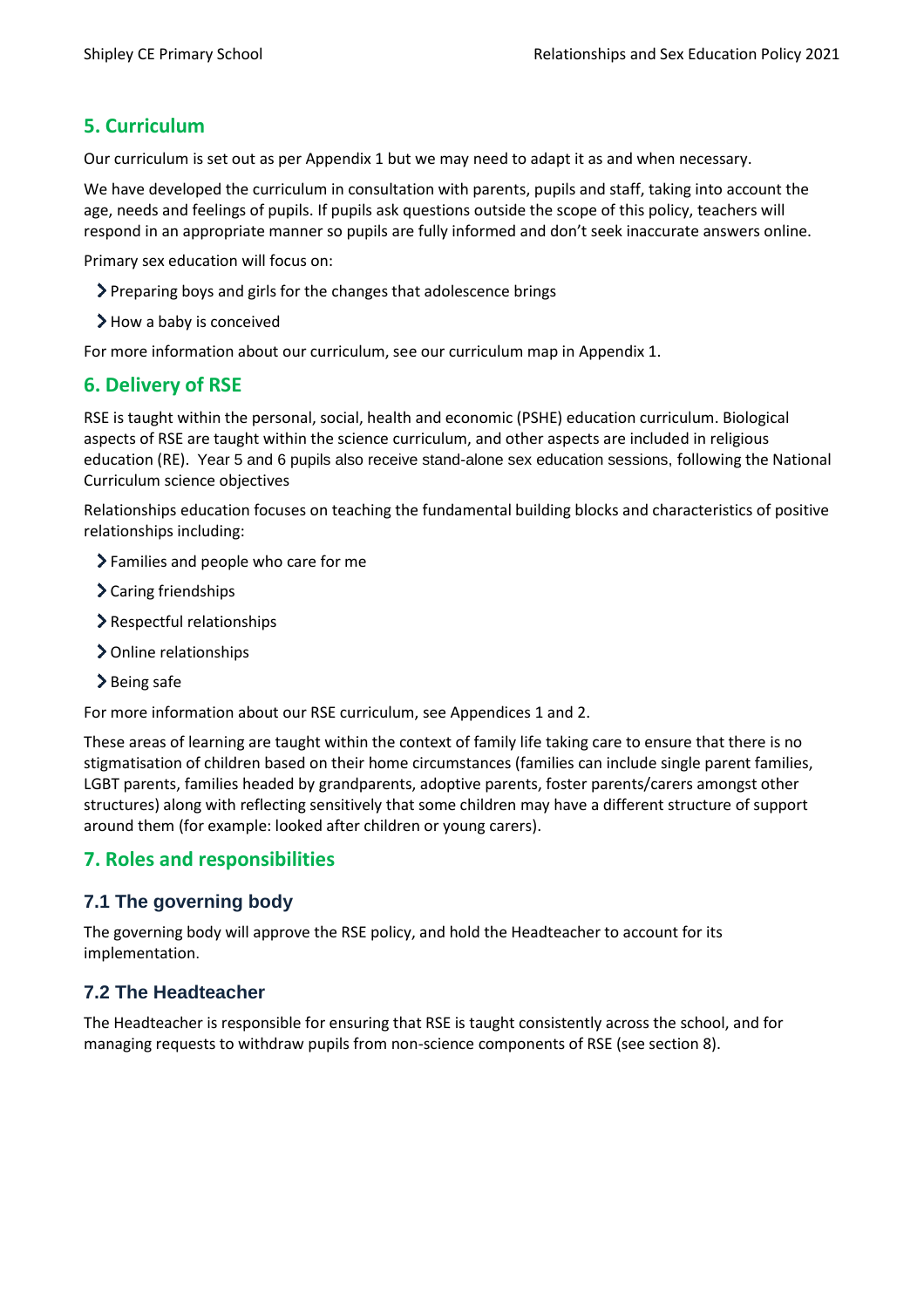# **7.3 Staff**

Staff are responsible for:

- Delivering RSE in a sensitive way
- Modelling positive attitudes to RSE
- > Monitoring progress
- Responding to the needs of individual pupils
- Responding appropriately to pupils whose parents wish them to be withdrawn from the non-science components of RSE

Staff do not have the right to opt out of teaching RSE. Staff who have concerns about teaching RSE are encouraged to discuss this with the headteacher.

# **7.4 Pupils**

<span id="page-3-0"></span>Pupils are expected to engage fully in RSE and, when discussing issues related to RSE, treat others with respect and sensitivity. Ground rules are adhered to in teaching sessions.

#### **8. Parents' right to withdraw**

Parents do not have the right to withdraw their children from relationships education.

Parents have the right to withdraw their children from the non-science components of sex education within RSE.

Requests for withdrawal should be put in writing using the form found in Appendix 3 of this policy and addressed to the headteacher.

Alternative work will be given to pupils who are withdrawn from sex education and discretion is used so other pupils are not raising questions

# <span id="page-3-1"></span>**9. Training**

Staff are trained on the delivery of RSE as part of their induction and it is included in our continuing professional development calendar.

The headteacher will also invite visitors from outside the school, such as school nurses or sexual health professionals, to provide support and training to staff teaching RSE.

# <span id="page-3-2"></span>**10. Monitoring arrangements**

The delivery of RSE is monitored by the headteacher/PSHE lead through:

Learning walks, discussions with pupils, book scrutiny, staff discussion and CPD

Pupils' development in RSE is monitored by class teachers as part of our internal assessment systems and reported annually.

- Safeguarding policy
- PSHE policy
- Anti-bullying policy
- Equality policy
- <span id="page-3-3"></span>Curriculum policyppendix 1: PSHE Relationships Curriculum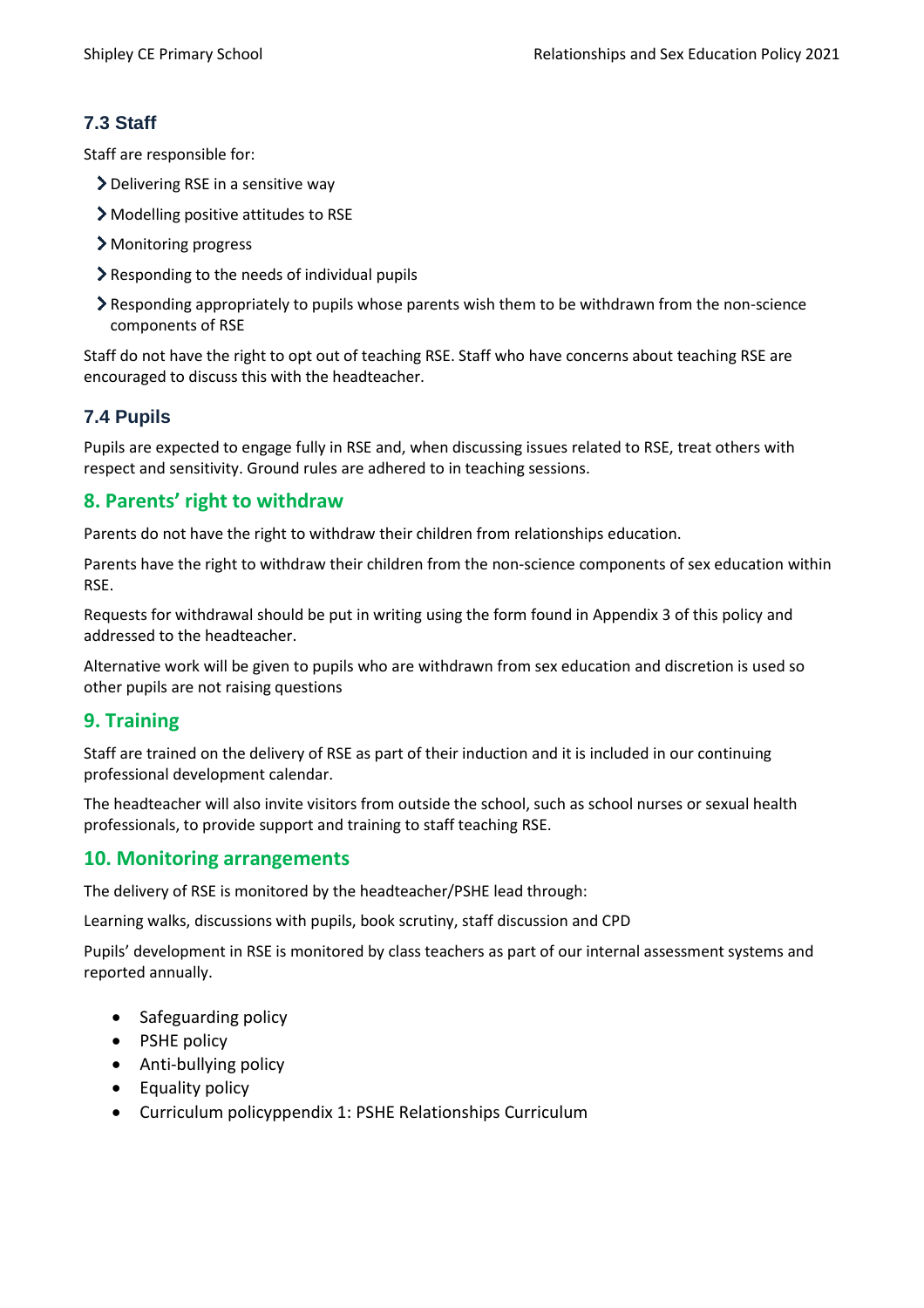#### <span id="page-4-0"></span>**KS1 should learn:**

R1 about the roles different people (e.g. acquaintances, friends and relatives) play in our lives

R2. to identify the people who love and care for them and what they do to help them feel cared for

R3. about different types of families including those that may be different to their own

R4. to identify common features of family life

R5. that it is important to tell someone (such as their teacher) if something about their family makes them unhappy or worried

R6. about how people make friends and what makes a good friendship

R7. about how to recognise when they or someone else feels lonely and what to do

R8. simple strategies to resolve arguments between friends positively

R9. how to ask for help if a friendship is making them feel unhappy

R10. that bodies and feelings can be hurt by words and actions; that people can say hurtful things online R11. about how people may feel if they experience hurtful behaviour or bullying

R12. that hurtful behaviour (offline and online) including teasing, name-calling, bullying and deliberately excluding others is not acceptable; how to report bullying; the importance of telling a trusted adult

R13. to recognise that some things are private and the importance of respecting privacy; that parts of their body covered by underwear are private

R14. that sometimes people may behave differently online, including by pretending to be someone they are not

R15. how to respond safely to adults they don't know

R16. about how to respond if physical contact makes them feel uncomfortable or unsafe

R17. about knowing there are situations when they should ask for permission and also when their permission should be sought

R18. about the importance of not keeping adults' secrets (only happy surprises that others will find out about eventually)

R19. basic techniques for resisting pressure to do something they don't want to do and which may make them unsafe

R20. what to do if they feel unsafe or worried for themselves or others; who to ask for help and vocabulary to use when asking for help; importance of keeping trying until they are heard

R21. about what is kind and unkind behaviour, and how this can affect others

R22. about how to treat themselves and others with respect; how to be polite and courteous

R23. to recognise the ways in which they are the same and different to others

R24. how to listen to other people and play and work cooperatively

R25. how to talk about and share their opinions on things that matter to them

Families and close positive relationships Friendships Managing hurtful behavior and bullying Safe relationships Respecting self and others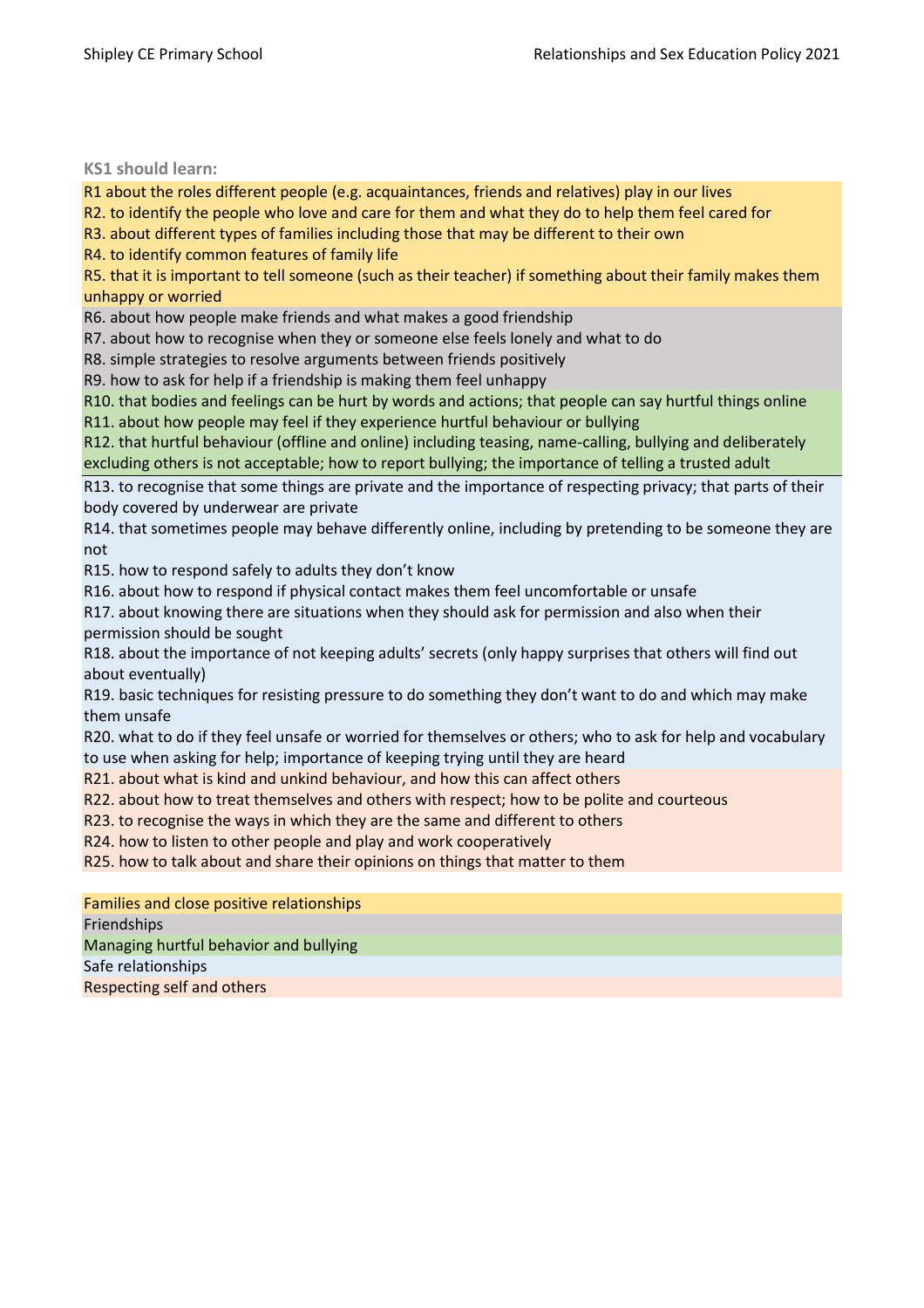#### KS2 should learn:

R1. to recognise that there are different types of relationships (e.g. friendships, family relationships, romantic relationships, online relationships)

R2. that people may be attracted to someone emotionally, romantically and sexually; that people may be attracted to someone of the same sex or different sex to them; that gender identity and sexual orientation are different

R3. about marriage and civil partnership as a legal declaration of commitment made by two adults who love and care for each other, which is intended to be lifelong

R4. that forcing anyone to marry against their will is a crime; that help and support is available to people who are worried about this for themselves or others R5. that people who love and care for each other can be in a committed relationship (e.g. marriage), living together, but may also live apart

R6. that a feature of positive family life is caring relationships; about the different ways in which people care for one another

R7. to recognise and respect that there are different types of family structure (including single parents, same-sex parents, step-parents, blended families, foster parents); that families of all types can give family members love, security and stability

R8. to recognise other shared characteristics of healthy family life, including commitment, care, spending time together; being there for each other in times of difficulty

R9. how to recognise if family relationships are making them feel unhappy or unsafe, and how to seek help or advice

R10. about the importance of friendships; strategies for building positive friendships; how positive friendships support wellbeing

R11. what constitutes a positive healthy friendship (e.g. mutual respect, trust, truthfulness, loyalty, kindness, generosity, sharing interests and experiences, support with problems and difficulties); that the same principles apply to online friendships as to face-to-face relationships

R12. to recognise what it means to 'know someone online' and how this differs from knowing someone faceto-face; risks of communicating online with others not known face-to-face

R13. the importance of seeking support if feeling lonely or excluded

R14. that healthy friendships make people feel included; recognise when others may feel lonely or excluded; strategies for how to include them

R15. strategies for recognising and managing peer influence and a desire for peer approval in friendships; to recognise the effect of online actions on others R16. how friendships can change over time, about making new friends and the benefits of having different types of friends

R17. that friendships have ups and downs; strategies to resolve disputes and reconcile differences positively and safely

R18. to recognise if a friendship (online or offline) is making them feel unsafe or uncomfortable; how to manage this and ask for support if necessary

R19. about the impact of bullying, including offline and online, and the consequences of hurtful behaviour R20. strategies to respond to hurtful behaviour experienced or witnessed, offline and online (including teasing, name-calling, bullying, trolling, harassment or the deliberate excluding of others); how to report concerns and get support

R21. about discrimination: what it means and how to challenge it

R22. about privacy and personal boundaries; what is appropriate in friendships and wider relationships (including online);

R23. about why someone may behave differently online, including pretending to be someone they are not; strategies for recognising risks, harmful content and contact; how to report concerns

R24. how to respond safely and appropriately to adults they may encounter (in all contexts including online) whom they do not know

R25. recognise different types of physical contact; what is acceptable and unacceptable; strategies to respond to unwanted physical contact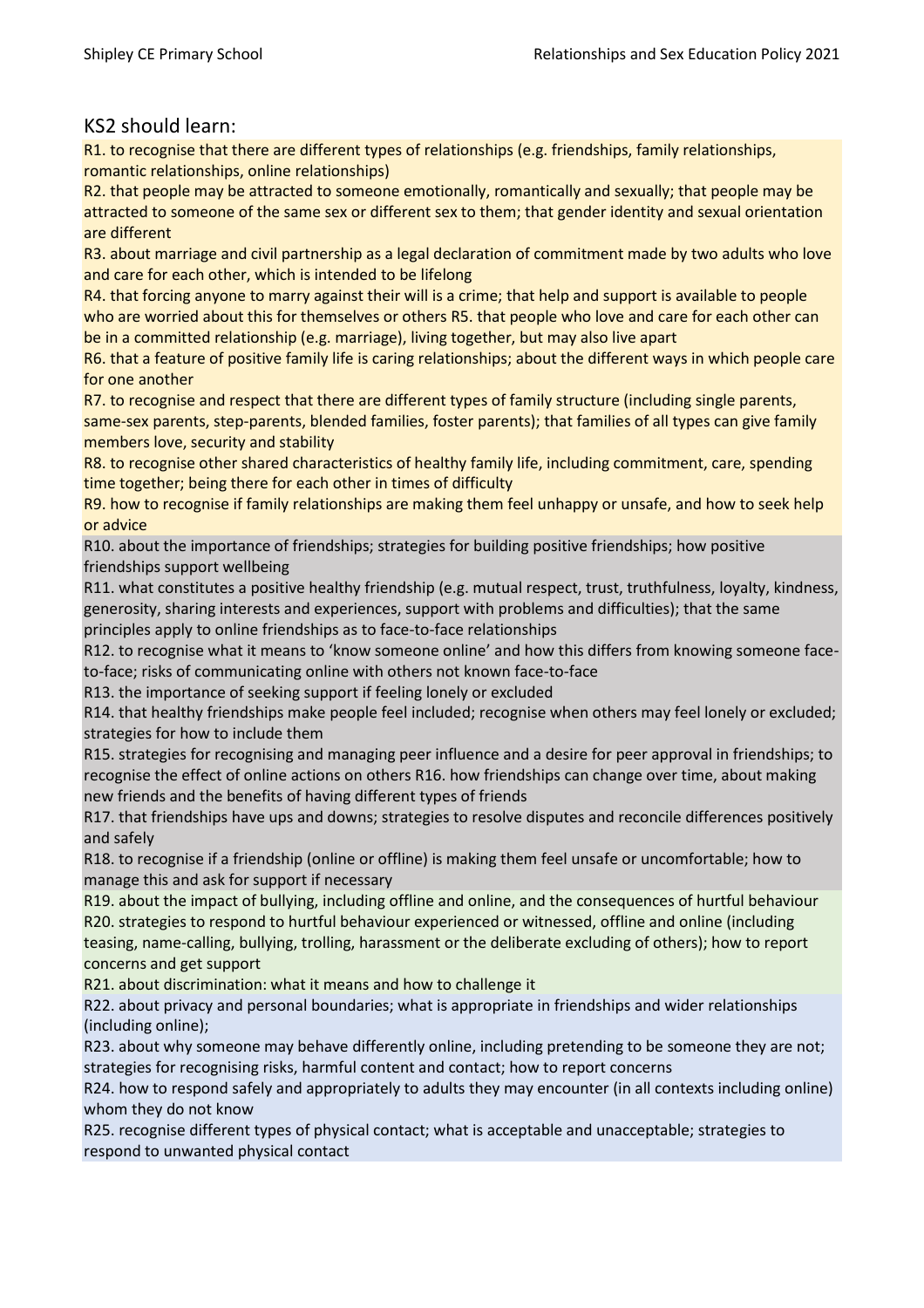R26. about seeking and giving permission (consent) in different situations

R27. about keeping something confidential or secret, when this should (e.g. a birthday surprise that others will find out about) or should not be agreed to, and when it is right to break a confidence or share a secret R28. how to recognise pressure from others to do something unsafe or that makes them feel uncomfortable and strategies for managing this

R29. where to get advice and report concerns if worried about their own or someone else's personal safety (including online)

R30. that personal behaviour can affect other people; to recognise and model respectful behaviour online R31. to recognise the importance of self-respect and how this can affect their thoughts and feelings about themselves; that everyone, including them, should expect to be treated politely and with respect by others (including when online and/or anonymous) in school and in wider society; strategies to improve or support courteous, respectful relationships

R32. about respecting the differences and similarities between people and recognising what they have in common with others e.g. physically, in personality or background

R33. to listen and respond respectfully to a wide range of people, including those whose traditions, beliefs and lifestyle are different to their own

R34. how to discuss and debate topical issues, respect other people's point of view and constructively challenge those they disagree with

Families and close positive relationships Friendships Managing hurtful behavior and bullying Safe relationships Respecting self and others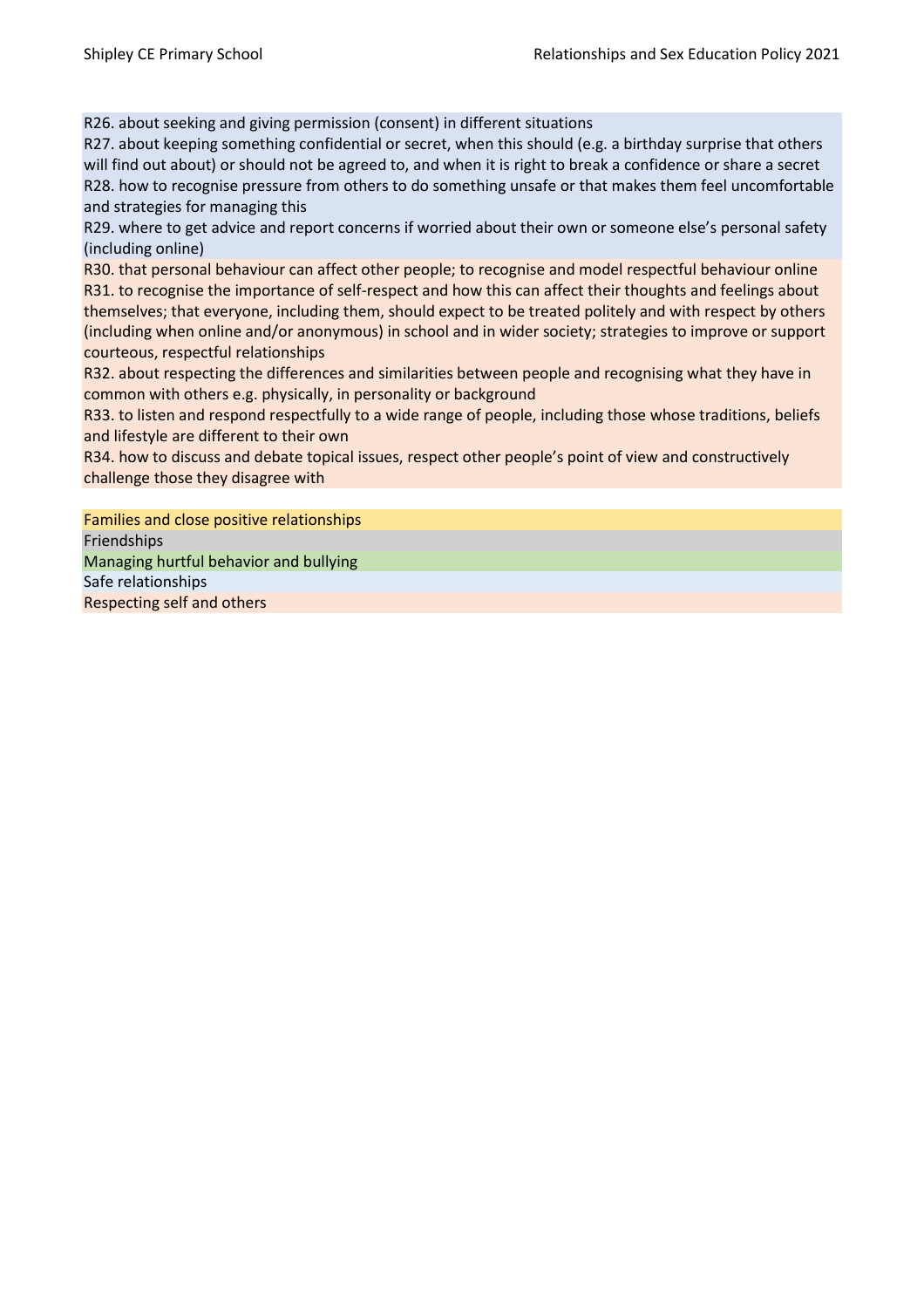# **Appendix 2: By the end of primary school pupils should know**

| <b>TOPIC</b>                      | PUPILS SHOULD KNOW                                                                                                                                                                                                                                           |
|-----------------------------------|--------------------------------------------------------------------------------------------------------------------------------------------------------------------------------------------------------------------------------------------------------------|
| <b>Families and</b><br>people who | That families are important for children growing up because they can give love, security<br>and stability                                                                                                                                                    |
| care about<br>me                  | The characteristics of healthy family life, commitment to each other, including in times<br>of difficulty, protection and care for children and other family members, the importance of<br>spending time together and sharing each other's lives             |
|                                   | That others' families, either in school or in the wider world, sometimes look different<br>$\bullet$<br>from their family, but that they should respect those differences and know that other<br>children's families are also characterised by love and care |
|                                   | That stable, caring relationships, which may be of different types, are at the heart of<br>happy families, and are important for children's security as they grow up                                                                                         |
|                                   | That marriage represents a formal and legally recognised commitment of two people to<br>each other which is intended to be lifelong                                                                                                                          |
|                                   | How to recognise if family relationships are making them feel unhappy or unsafe, and<br>how to seek help or advice from others if needed                                                                                                                     |
| Caring<br>friendships             | How important friendships are in making us feel happy and secure, and how people<br>choose and make friends                                                                                                                                                  |
|                                   | The characteristics of friendships, including mutual respect, truthfulness,<br>$\bullet$<br>trustworthiness, loyalty, kindness, generosity, trust, sharing interests and experiences and<br>support with problems and difficulties                           |
|                                   | That healthy friendships are positive and welcoming towards others, and do not make<br>others feel lonely or excluded                                                                                                                                        |
|                                   | That most friendships have ups and downs, and that these can often be worked<br>through so that the friendship is repaired or even strengthened, and that resorting to<br>violence is never right                                                            |
|                                   | How to recognise who to trust and who not to trust, how to judge when a friendship is<br>making them feel unhappy or uncomfortable, managing conflict, how to manage these<br>situations and how to seek help or advice from others, if needed               |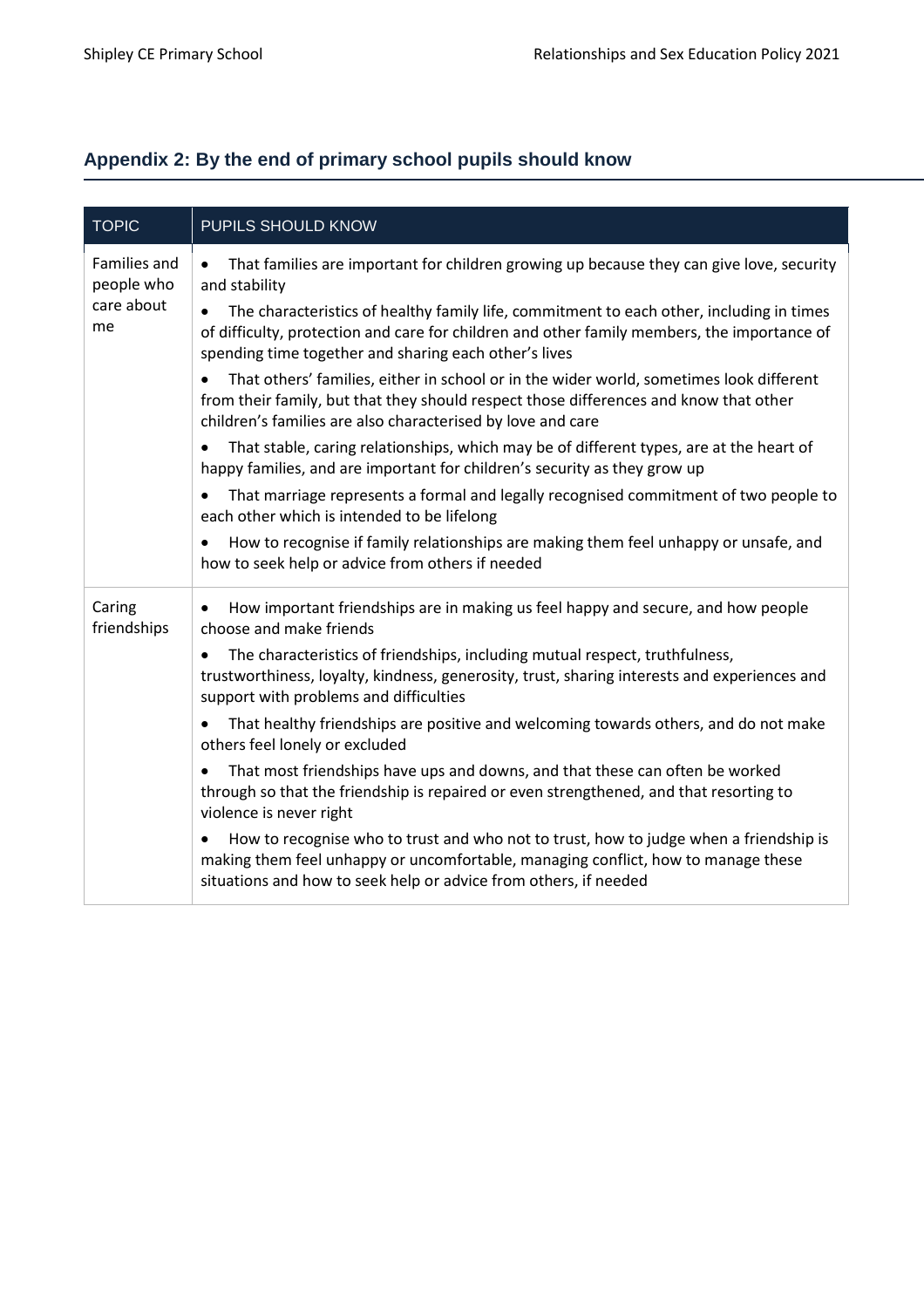| <b>TOPIC</b>                | PUPILS SHOULD KNOW                                                                                                                                                                                                                                                                                                                                                                                                                                                                                                                                                                                                                                                                                                                                                                                                                                                                                                                                                                                                                                                                                                       |
|-----------------------------|--------------------------------------------------------------------------------------------------------------------------------------------------------------------------------------------------------------------------------------------------------------------------------------------------------------------------------------------------------------------------------------------------------------------------------------------------------------------------------------------------------------------------------------------------------------------------------------------------------------------------------------------------------------------------------------------------------------------------------------------------------------------------------------------------------------------------------------------------------------------------------------------------------------------------------------------------------------------------------------------------------------------------------------------------------------------------------------------------------------------------|
| Respectful<br>relationships | The importance of respecting others, even when they are very different from them (for<br>$\bullet$<br>example, physically, in character, personality or backgrounds), or make different choices or<br>have different preferences or beliefs<br>Practical steps they can take in a range of different contexts to improve or support<br>$\bullet$<br>respectful relationships<br>The conventions of courtesy and manners<br>٠<br>The importance of self-respect and how this links to their own happiness<br>٠<br>That in school and in wider society they can expect to be treated with respect by<br>others, and that in turn they should show due respect to others, including those in positions<br>of authority<br>About different types of bullying (including cyberbullying), the impact of bullying,<br>$\bullet$<br>responsibilities of bystanders (primarily reporting bullying to an adult) and how to get help<br>What a stereotype is, and how stereotypes can be unfair, negative or destructive<br>٠<br>The importance of permission-seeking and giving in relationships with friends, peers<br>and adults |
| Online<br>relationships     | That people sometimes behave differently online, including by pretending to be<br>someone they are not<br>That the same principles apply to online relationships as to face-to face relationships,<br>$\bullet$<br>including the importance of respect for others online including when we are anonymous<br>The rules and principles for keeping safe online, how to recognise risks, harmful content<br>and contact, and how to report them<br>How to critically consider their online friendships and sources of information including<br>awareness of the risks associated with people they have never met<br>How information and data is shared and used online                                                                                                                                                                                                                                                                                                                                                                                                                                                      |
| Being safe                  | What sorts of boundaries are appropriate in friendships with peers and others<br>٠<br>(including in a digital context)<br>About the concept of privacy and the implications of it for both children and adults;<br>including that it is not always right to keep secrets if they relate to being safe<br>That each person's body belongs to them, and the differences between appropriate and<br>inappropriate or unsafe physical, and other, contact<br>How to respond safely and appropriately to adults they may encounter (in all contexts,<br>٠<br>including online) whom they do not know<br>How to recognise and report feelings of being unsafe or feeling bad about any adult<br>٠<br>How to ask for advice or help for themselves or others, and to keep trying until they are<br>heard<br>How to report concerns or abuse, and the vocabulary and confidence needed to do so<br>٠<br>Where to get advice e.g. family, school and/or other sources                                                                                                                                                             |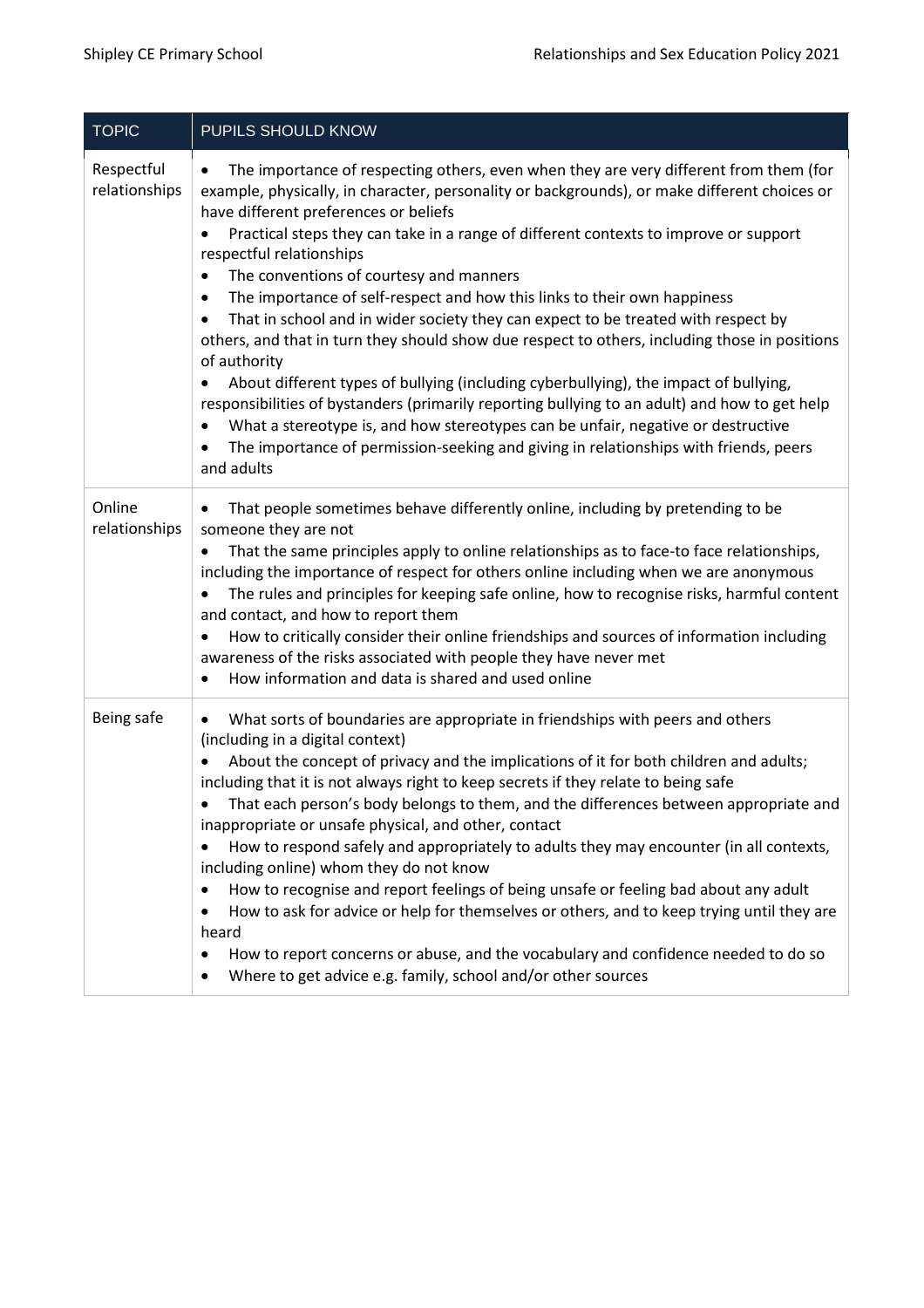<span id="page-9-0"></span>

| <b>Relationships &amp; Sex Education with KS2 science objectives</b> |  |  |  |
|----------------------------------------------------------------------|--|--|--|
|----------------------------------------------------------------------|--|--|--|

| <b>YEAR GROUP</b>                                                                    | <b>TOPIC/THEME DETAILS</b>                                                                                                                                                                                                                                                                                                                                                                                                                                                                                                                                                                               | <b>RESOURCES</b>                                                                                                                                                                                                    |
|--------------------------------------------------------------------------------------|----------------------------------------------------------------------------------------------------------------------------------------------------------------------------------------------------------------------------------------------------------------------------------------------------------------------------------------------------------------------------------------------------------------------------------------------------------------------------------------------------------------------------------------------------------------------------------------------------------|---------------------------------------------------------------------------------------------------------------------------------------------------------------------------------------------------------------------|
| Year 2                                                                               | Relationships:<br>• Things that cause conflict between me and my friends<br>• What I do when my friend makes me upset                                                                                                                                                                                                                                                                                                                                                                                                                                                                                    | Jenny Mosley Circle time<br>resources                                                                                                                                                                               |
| Year 3 and 4                                                                         | My changing body:<br>How boys' and girls' bodies change as we grow up, and<br>how these changes affect us<br>Compare toys we used to enjoy playing with and toys now.<br>Discuss family differences and rules in families. What are<br>you allowed to do now that you didn't used to be able to<br>do?                                                                                                                                                                                                                                                                                                   | Channel 4 Living and<br>Growing video -<br>Alternative version - Unit<br>1-How did I get here?<br>Growing up                                                                                                        |
| Year 5 and 6                                                                         | Describe the changes as humans develop to old age.<br>Draw a timeline to indicate stages in the growth and<br>development of humans. Include the social and emotional<br>aspects of growing old and provide time to discuss<br>relationships with older relatives<br>Learn about the changes experienced for boys and girls in<br>puberty.<br>Learn how eggs are fertilized in both animals and humans<br>and compare and discuss the differences.<br>Using animals as examples - discuss how the roles of<br>parents can vary between families, eg seahorses<br>Explore different types of family units | Channel 4 Living and<br>Growing video-<br>Alternative version - Unit<br>2-Boy Talk, Girl Talk<br>Unit $3 -$ How babies are<br>made<br>Invite school nurse, other<br>professional or male<br>teacher in if possible. |
| All year groups<br>work on these<br>through values<br>and worship and<br>circle time | Personal safety - the pants rule - NSPCC visit<br>On line safety<br>Anti-bullying strategies<br>Families and close positive relationships<br>Friendships<br>Managing hurtful behavior and bullying<br>Safe relationships<br><b>Respecting self and others</b>                                                                                                                                                                                                                                                                                                                                            | Jenny Mosley Circle time<br>resources<br>Values and worship<br>resources on termly<br>themes<br>Respect (core value)<br>Generosity<br><b>Truthfulness</b><br>Compassion<br>Perseverance<br>Thankfulness             |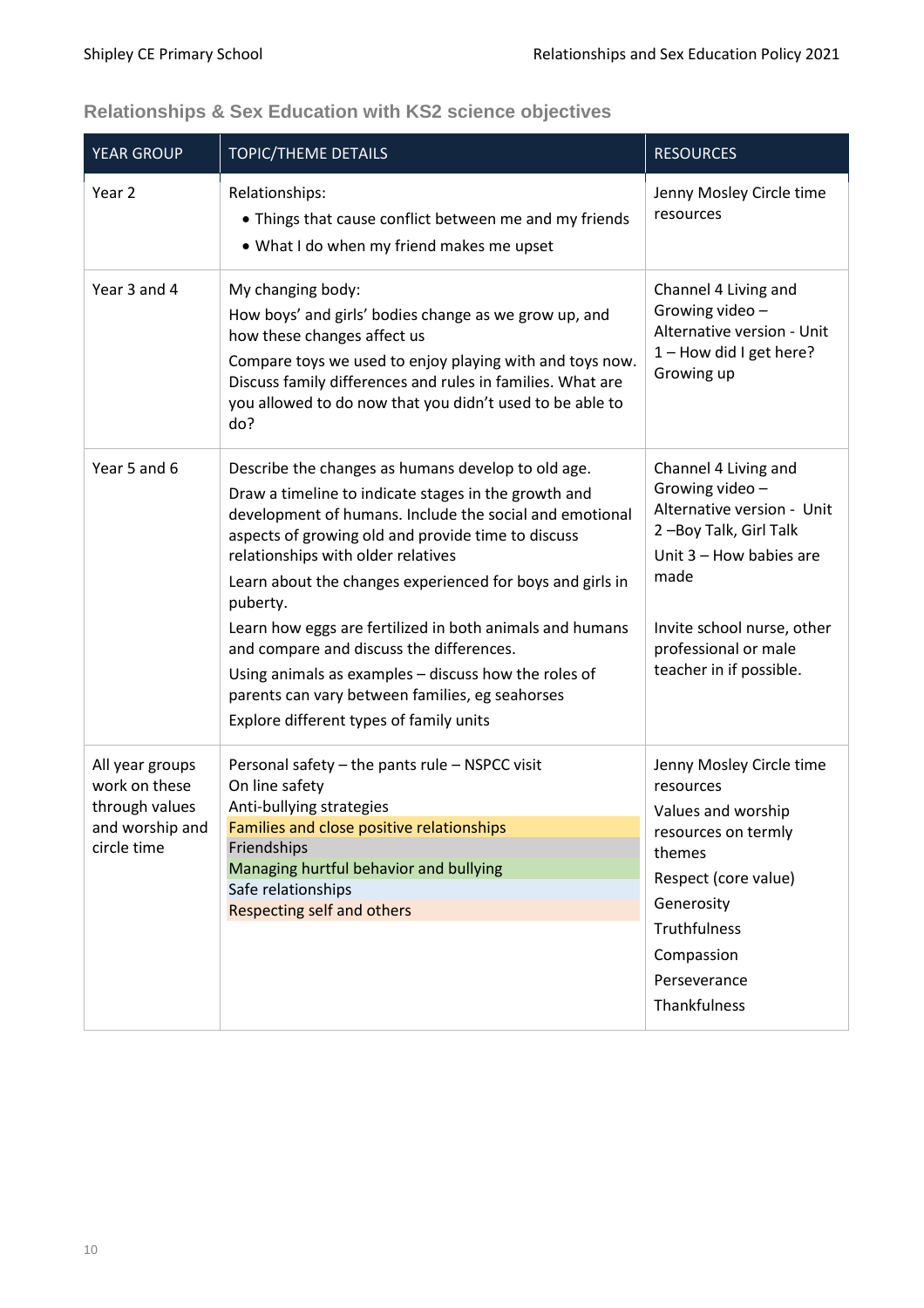| TO BE COMPLETED BY PARENTS                                  |                                                                                  |       |  |
|-------------------------------------------------------------|----------------------------------------------------------------------------------|-------|--|
| Name of child                                               |                                                                                  | Class |  |
| Name of parent                                              |                                                                                  | Date  |  |
|                                                             | Reason for withdrawing from sex education within relationships and sex education |       |  |
|                                                             |                                                                                  |       |  |
|                                                             |                                                                                  |       |  |
|                                                             |                                                                                  |       |  |
|                                                             |                                                                                  |       |  |
|                                                             |                                                                                  |       |  |
| Any other information you would like the school to consider |                                                                                  |       |  |
|                                                             |                                                                                  |       |  |
|                                                             |                                                                                  |       |  |
|                                                             |                                                                                  |       |  |
| Parent signature                                            |                                                                                  |       |  |

| TO BE COMPLETED BY THE SCHOOL                     |  |
|---------------------------------------------------|--|
| Agreed actions<br>from discussion<br>with parents |  |
|                                                   |  |